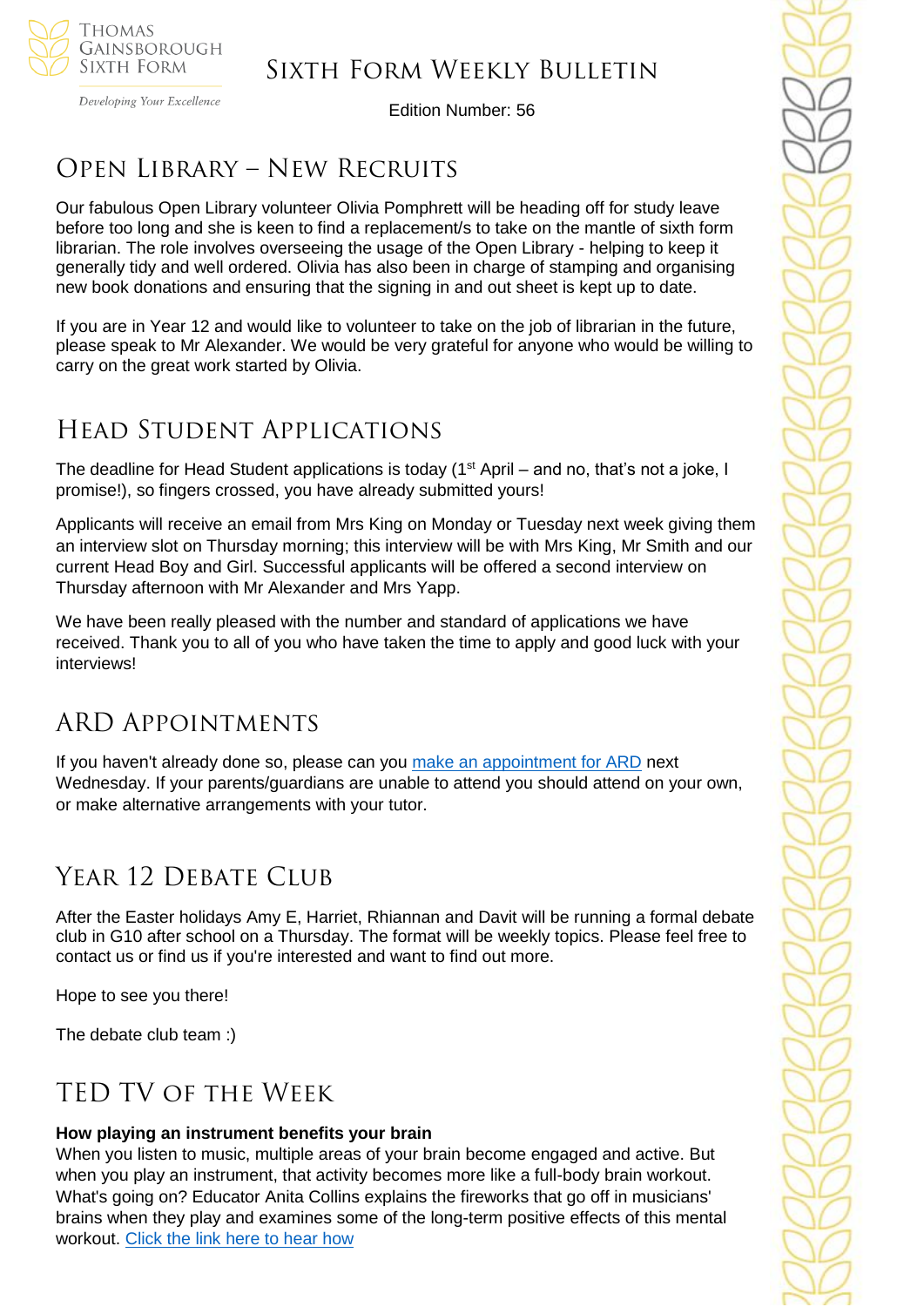

### Sixth Form Weekly Bulletin

Edition Number: 56

# Careers News

#### **In-house Employer Workshops**

### **Morgan Sindall – Quantity Surveyor 29th April**

Ex-student Brad McLaughlin will be talking about his work as a quantity surveyor and wider opportunities within the construction industry and construction. Quantity surveyors manage the costs of a building or construction project; they make sure it provides a reasonable profit once it is completed. All the costs involved in the project are calculated, including materials, plant hire and staff salaries.

#### **Stoke-By-Nayland Golf Club – Hospitality 5th May**

Ever wondered what it would be like to work in hospitality? Find out from Peter Osborn a senior manager at this luxury golf club and resort about the varied jobs and opportunities they can offer students. We might also see our very own Miss Alston who used to work in this sector and is keen to promote the benefits.

#### **TMJ Interiors – Design/Carpentry/Business -19th May**

Another chance to meet with this impressive specialist joinery company based in Bildeston who have carried out major refurbishments and builds in London and across the UK . For a flavour of the kinds of projects they work on see here - https://tmjinteriors.com/projects/.

#### **Thames Water Barrier - Civil Engineering 10th June**

Liv Hov runs a team of engineers, project managers, specialists and contractors. Carrying out complex inspection, Capital Maintenance and upgrade works at the Thames Barrier and other storm surge barriers along the Tidal Thames.

#### **Heath and Social Fair – 7 th July in the Main Hall 1.30-3.15pm**

**Careers Web Page** – For a full list of companies that offer virtual work experience in several different sectors please see the "Careers" page of the school [website](https://tgschool.net/careers) and scroll down.

#### **How to arrange work experience in Year 12:**

1) Look at your Morrisby results and talk to family or friends for ideas. The more research you have carried out beforehand, into different options, the more valuable experience you will get.

2) Come to the careers hub and register your interest with Ms Perkins.

3) Paperwork needs to be collected and completed 4 weeks prior to the work experience taking place.

4) Please consider transport to and from the company you want to apply to.

5) Students are allowed up to 2 x 5 days during term time with up to two employers.

6 ) Please consider virtual work experience as well as face to face by signing up free of charge to Speakers for Schools virtual work experience and other online providers (see careers website for a list of other providers)

7) Ms Perkins needs to be made aware of any work experience (other than Saturday jobs) you arrange directly with employers in order for her to keep a record. Paperwork is still required for this.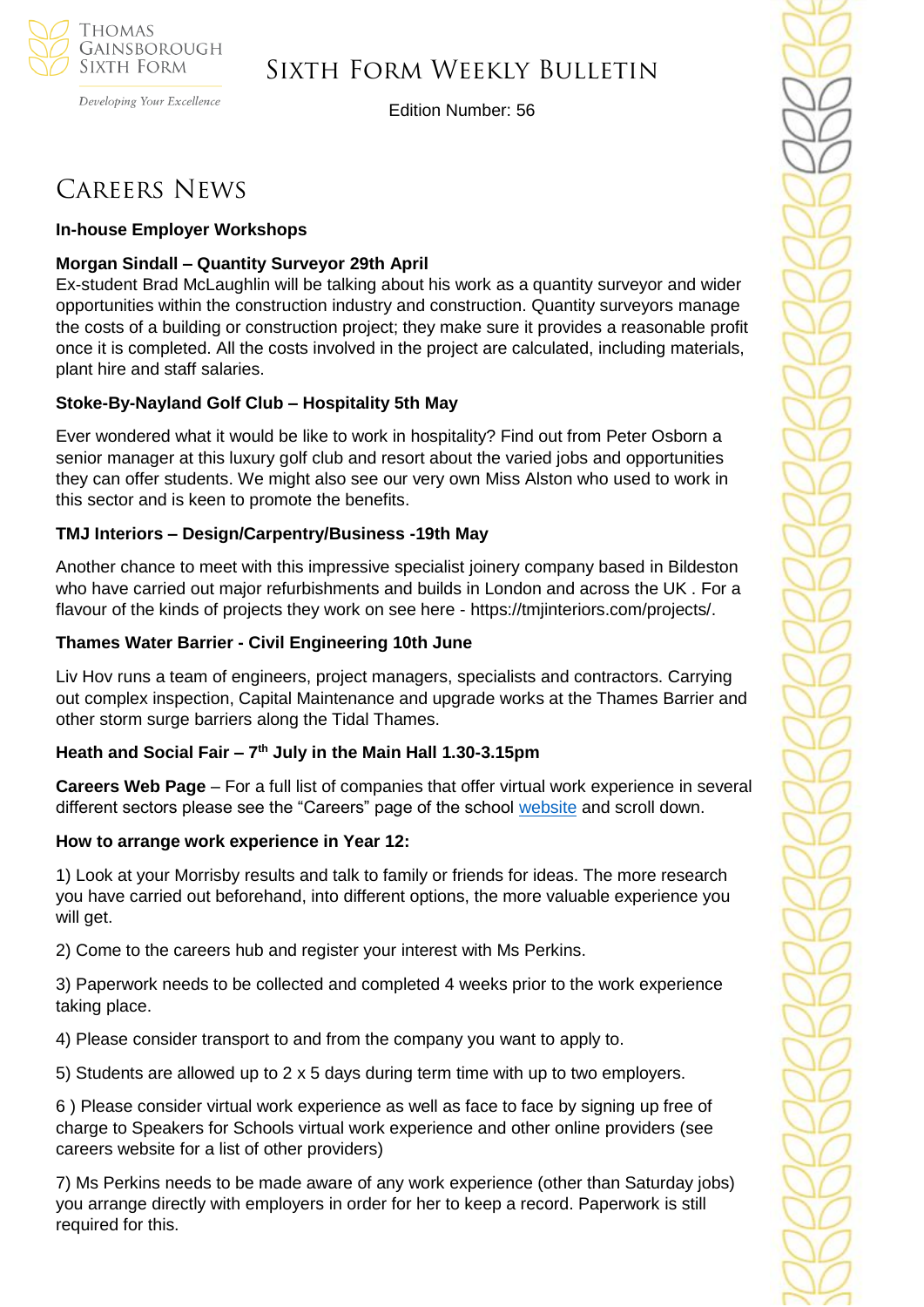

### Sixth Form Weekly Bulletin

Edition Number: 56

#### **Apprenticeships – New Anglia -** [Apprenticeship Vacancies](https://v2.apprenticeshipsnewanglia.co.uk/apprenticeships/search/?s_query=&s_location=&s_distance=30&s_trade=0&s_apprenticeshipLevel=0&prop_View=list&prop_sort=created+desc)

| <b>Apprenticeship</b>             | Location   |
|-----------------------------------|------------|
| <b>Painting &amp; Decorating</b>  | Newmarket  |
| <b>Business Administrator</b>     | Mildenhall |
| <b>Construction Groundsworker</b> | Ipswich    |

#### **Moore Green Chartered Accountant Apprenticeships**

Moore Green are currently offering 2 Apprenticeships. The apprentices gain practical experience working in their offices alongside qualified staff and attending blocks of training at college. All training costs (including all travel costs) are paid for and an initial training salary of £13,350 per annum is paid, which increases commensurate with experience and modules passed.

They are approved by both the Institute of Chartered Accountants in England and Wales (ICAEW) and Association of Chartered Certified Accountants (ACCA) as a training firm and have a long history of supporting apprentices from the Sudbury area along the path to a career as Chartered Accountants. For more information and to apply, [click here.](https://www.mooregreen.co.uk/vacancies/accountancy-apprenticeship)

#### **Mediterranean Shipping Company Opportunities**

Mediterranean Shipping Company S.A. is a Swiss international shipping line. The company operates in all major ports of the world and can offer students amazing opportunities at their Ipswich office. Current vacancies include:

- 1. [Customer Service](https://www.findapprenticeship.service.gov.uk/apprenticeship/-711030)
- 2. [Credit Control Apprentice](https://www.findapprenticeship.service.gov.uk/apprenticeship/-728443)
- 3. [Health, Safety and Environment Technician Apprentice](https://mscuk.current-vacancies.com/Jobs/Advert/2606357?cid=1798&s=False&t=Health--Safety-and-Environment-Technician-Apprentice&l=Ipswich)

Please let Mrs Osbourne know if you would like help applying for any of these opportunities.

#### **Young Professionals Law Work Experience**

This Easter we are going to be running a series of huge virtual work experience events with some of the world's biggest brands!

We are kicking off with our Easter Law Work Experience of which we're going to be joined by 2 Magic Circle firms in Clifford Chance and Linklaters as well as Browne Jacobson, Freeths, Charles Russell Speechlys and specialist legal university the University of Law.

On **Monday 11th April** from **9:00am - 4:00pm** we're bringing the best of the best legal firms and one of the UK's top universities for law together for what's set to provide an immersive and interactive experience of what it's like working for one of the world's top legal companies.

You'll get to hear and learn from senior legal professionals as they take us through a number of practical workshops, activities and presentations.

This is without a doubt the biggest virtual law work experience to be put together for school/college students so if you're interested in a career in law make sure to take advantage of this opportunity!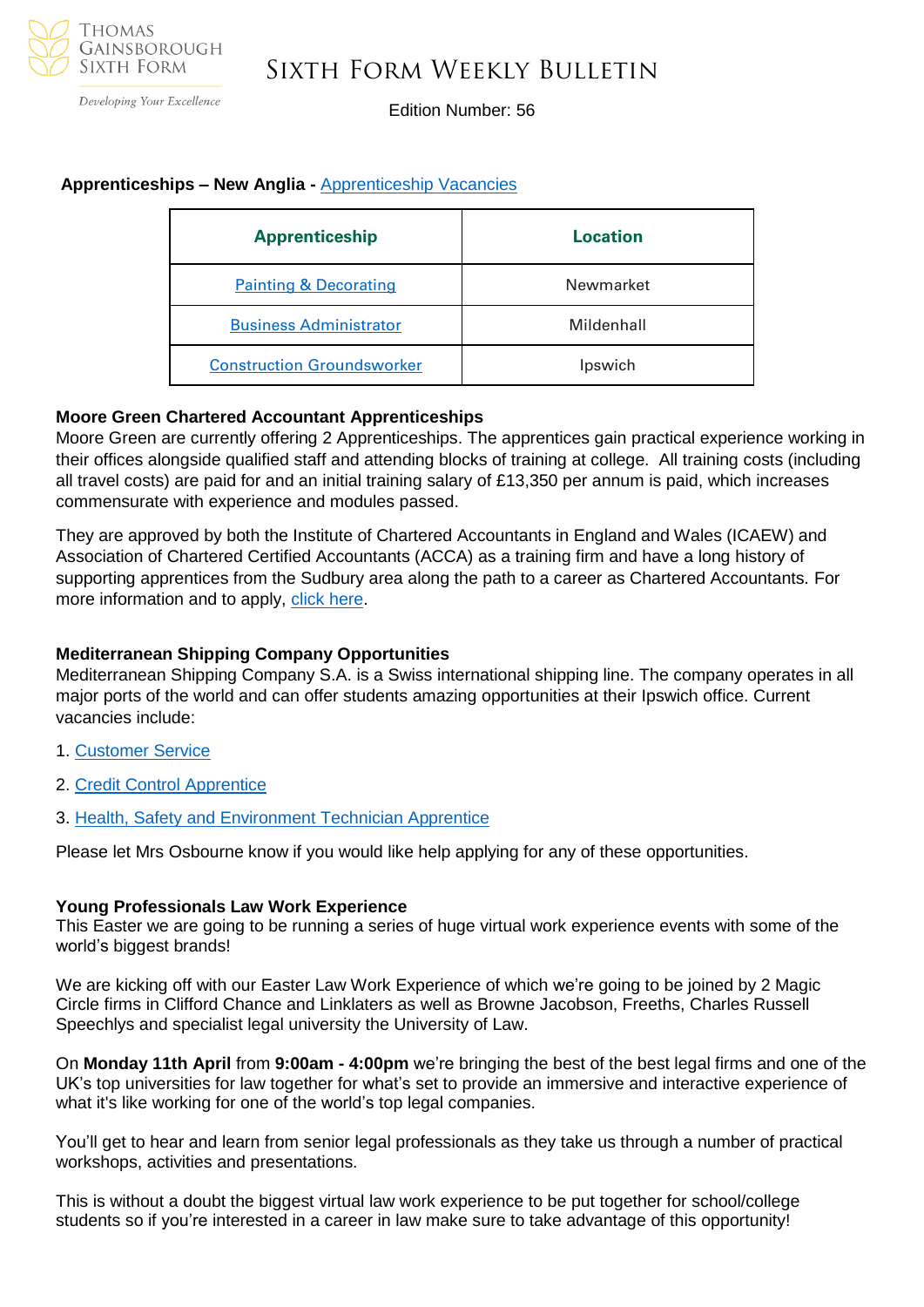

## Sixth Form Weekly Bulletin

Edition Number: 56

This is a tremendous chance to hear from some of the most distinguished law companies whilst getting your foot in the door to key decision-makers at these firms. Get an insight into the life of a legal professional, hear what it takes to thrive and be successful, gain application tips and tricks and ask all your questions to our panel of industry experts.

As it's a work experience opportunity we'll also be awarding certificates of completion for you to add to your CV.

#### **Sign up using the link below:**

<https://www.surveymonkey.co.uk/r/Law-Work-Experience>

#### **PwC Degree Apprenticeship Open Evening**

Open evenings at PwC to find out more about our brand new Technology Degree Apprenticeship

• [Virtual open evening](https://successatschool.org/jobandcoursedetail/763/PwC-Ada-Virtual-Open-Evening?goal=0_65c6d67e71-8a39a8067c-212136547&mc_cid=8a39a8067c&mc_eid=530f418f3c) on **Wednesday 20th April** - During this open evening, you will find out more about our Technology Degree Apprenticeship with Ada, National College for Digital skills. You will get the opportunity to network with our people and the team at Ada, as well as hearing more about how this programme could get your career off to a Flying Start. The event is open to students and their parents.

#### **My Apprenticeship, My Story – Colchester Institute**

For students considering the Apprenticeship pathway, we recommend that at this time they start researching their options and contacting businesses to register their interest. An ideal opportunity for students to showcase themselves will be at our eagerly awaited Apprenticeship Information Evenings at Colchester Institute. The events offer the opportunity to meet potential employers and register their interest in applying for various sectors. Attendees are encouraged to bring copies of their CV to distribute to businesses, so again, an ideal opportunity to impress employers with students' enthusiasm and resolve.

#### **Braintree Campus Thursday 19th May (5:00pm - 7:00pm)**

#### **Colchester Campus Wednesday 25th May (5:00pm - 7:00pm)**

#### [Book Here](https://www.colchester.ac.uk/events/?f24_pid=db01a9d4-1973-4328-8f22-9e8504b0ca3f&utm_campaign=2022%2003%2030%20-%20Schools%20Update%20-%2092&utm_source=force24&utm_medium=email&utm_content=textlink)

#### **International Law Firm, - Y12 Work Experience**

[Bryan Cave Leighton Paisner](https://nam12.safelinks.protection.outlook.com/?url=https%3A%2F%2Fmykindacrowd.us6.list-manage.com%2Ftrack%2Fclick%3Fu%3Ded0d3c8306048bd1aa89fb8aa%26id%3Dd4b5888e23%26e%3D6a71ef3d64&data=04%7C01%7C%7Ca42d6fcdb3294051de3a08da0035846a%7C84df9e7fe9f640afb435aaaaaaaaaaaa%7C1%7C0%7C637822527094728893%7CUnknown%7CTWFpbGZsb3d8eyJWIjoiMC4wLjAwMDAiLCJQIjoiV2luMzIiLCJBTiI6Ik1haWwiLCJXVCI6Mn0%3D%7C3000&sdata=ZDGSKFlvIYYjNkmN9S6ZheP1SMAkGXRalT2hYqJWzmM%3D&reserved=0) (BCLP) are offering work experience to Year 12 students as part of their commitment to improve access to the legal profession. BCLP have devised a schedule that combines both skill development and real-life experiences of how law firms interact with a range of sectors. This programme will be delivered virtually if offices remain shut.

- **Monday 25 July – Friday 29 August 2022**  A week at BCLP's offices gaining a real insight into what lawyers do daily as well as information on the different routes into the profession, several skills sessions to help prepare students for the world of work.
- **Monday 1 August – Friday 5 August 2022** A week visiting different organisation each day in a variety of sectors. During the week students will learn how law firms interact with their clients and the distinct roles for lawyers in these organisations.
- On completion of the two weeks, students will progress onto BCLP's alumni programme where they will be able to get continued support from BCLP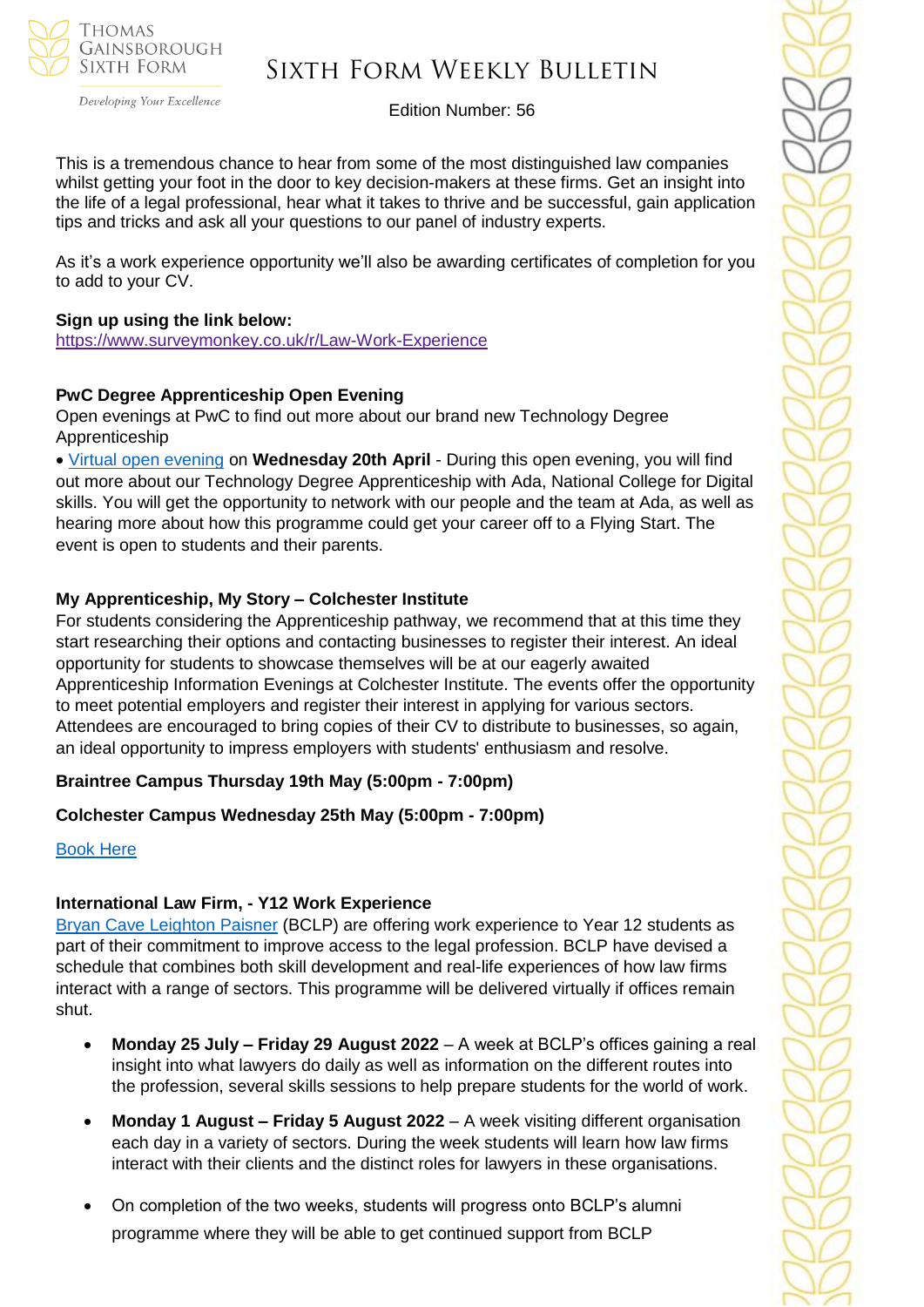

## Sixth Form Weekly Bulletin

Edition Number: 56

representatives including work shadowing opportunities, mentoring and further skills workshops.

### **Future Paths: Build the Future YOU want!**

Future Paths offer career placements that give you a chance to start building the future you want. South Norfolk & Broadland Councils have a range of placements available this summer to help you gain valuable real work skills. Anyone over 16 can apply - you do not need qualifications to be considered, all you need do is show us your skills and enthusiasm. For more information and an application form, please check the attached postcard or the website [here](https://www.southnorfolkandbroadland.gov.uk/futurepaths) or email [futurepaths@southnorfolkandbroadland.gov.uk](mailto:futurepaths@southnorfolkandbroadland.gov.uk) before the **30th April 2022**.

#### **NHS Talent Academy**

With over 3 million people working in the NHS, health and social care organisations across the UK, there's a lot of support available for individuals interested in joining us. However, navigating your way around such a large workforce can be difficult.

To assist you, the NHS Talent Academy brings together organisations from across health and care, to provide easy access to the wide range of careers and employability services available within the various regions.

Whether you are exploring your future career options, taking your first step into employment or looking to develop and progress within your current role, find out what local support is available for you [here.](https://nhstalentacademy.org.uk/) For virtual work experience opportunities available now, check [here.](https://nhstalentacademy.org.uk/?s=Let%27s+Talk+About) All sessions run from 4-5pm **– please speak to Ms Perkins if interested. Application form needs to be completed and submitted by careers.**

#### **Interested in a Career in Health and Care**

There are fully funded virtual sessions available to anyone aged studying in Suffolk. On **Monday 11th and Thursday 14th April between 10-12.30** there will be sessions on Nuclear Medicine, NHS Values, Ambulance Service, Midwifery, Learning Disability Nursing and First Aid in the community.

For more information and to sign up for these sessions please email: [ambassadors@caredevelopmenteast.co.uk](mailto:ambassadors@caredevelopmenteast.co.uk)

#### **InvestIn Summer Career Experiences in London**

[Medicine & Psychology](https://investin.org/pages/choose-your-medicine-summer-experience) [Engineering & Architecture](https://investin.org/pages/choose-your-engineering-architecture-summer-experience) [Law & Politics](https://investin.org/pages/choose-your-law-politics-summer-experience) [Business & Finance](https://investin.org/pages/choose-your-business-finance-summer-experience)

**[Tech](https://investin.org/pages/choose-your-tech-summer-experience)** [Culture, Media & Sport](https://investin.org/pages/choose-your-culture-media-sport-summer-experience)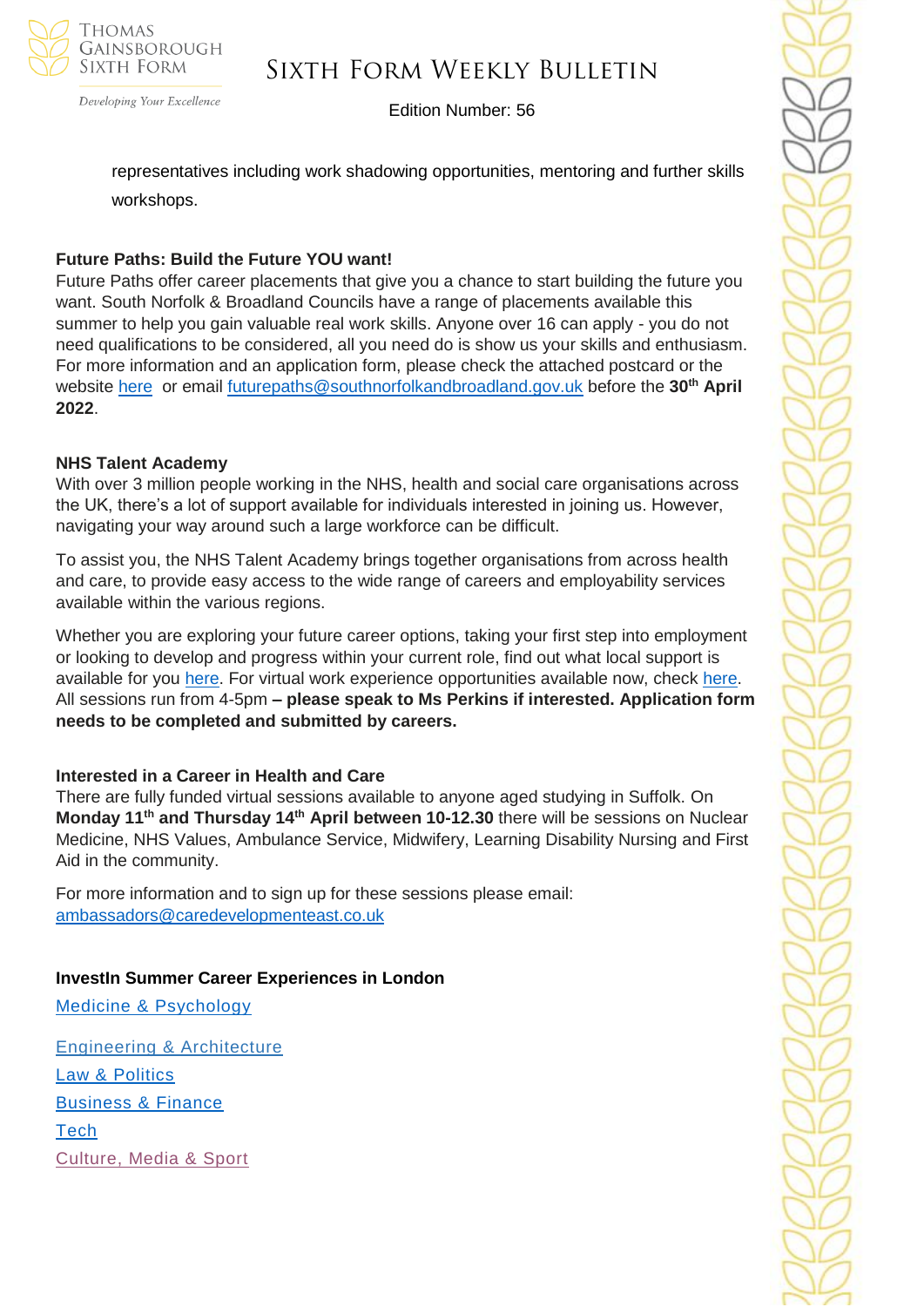

Developing Your Excellence

Edition Number: 56

#### **STEM and Medicine Summer Experiences**

To find out more and apply, [click here.](https://investin.org/pages/choose-your-stem-summer-experience?utm_source=UK+SCHOOLS+MASTER&utm_campaign=a31ab330e2-bankersschoolmar_COPY_01&utm_medium=email&utm_term=0_bfccb03bbd-a31ab330e2-137697031&mc_cid=a31ab330e2&mc_eid=894e4199ae)

Watch the trailer [here](https://investin.org/blogs/news/summer-experiences-2022?utm_source=UK+SCHOOLS+MASTER&utm_campaign=b369a1e6b8-bankersschoolmar_COPY_01&utm_medium=email&utm_term=0_bfccb03bbd-b369a1e6b8-139395613&mc_cid=b369a1e6b8&mc_eid=0dcddf7ff6) and contact Mrs Osborne (kosborne@tgschool.net) to secure a 10% discount or to apply for a free bursary place. Please check criteria on the Investin website.

#### **James Cartlidge's MP's Employment and Skills Fair**

With the Minister for Skills, Alex Burghart MP

- Looking for a new job?
- Interested in learning new skills?
- Searching for an apprenticeship or work experience?
- Want to know more about the fantastic businesses in our area?

Drop in sessions on CV writing, interview skills and careers advice – **Friday 22nd April 10am-1.30pm** at the Stevenson Centre, Great Cornard, CO10 0WD

#### **Careers Session: Innovative Tech**

This free session is about careers in Innovative Technology on **Thursday April 14th from 10 am to 12 pm** and is presented by Innovation Labs at the brand new Innovation Labs in Sudbury. There will be hands-on demos of virtual reality developed by the company. Free tickets are available at [www.careeriosity.co.uk](https://nam12.safelinks.protection.outlook.com/?url=http%3A%2F%2Fwww.careeriosity.co.uk%2F&data=04%7C01%7C%7C11af033e730b41dd16a108da0bfd75ea%7C84df9e7fe9f640afb435aaaaaaaaaaaa%7C1%7C0%7C637835481840204834%7CUnknown%7CTWFpbGZsb3d8eyJWIjoiMC4wLjAwMDAiLCJQIjoiV2luMzIiLCJBTiI6Ik1haWwiLCJXVCI6Mn0%3D%7C3000&sdata=DUHSGp%2BPezxNxHfTiRqM%2FbLZ0Ssgc6UdfYJGw9sIit4%3D&reserved=0)

#### **Career Session: The Film Industry**

The second free session is about the Film Industry and is presented by Screen Suffolk. The aim is to educate young people about the varied careers there are available in the film industry and will include a short film. The session is held on Wednesday April  $20<sup>th</sup>$  from 10 am to 12 pm at The Quay Theatre, Sudbury. Free tickets are available at [www.careeriosity.co.uk](https://nam12.safelinks.protection.outlook.com/?url=http%3A%2F%2Fwww.careeriosity.co.uk%2F&data=04%7C01%7C%7C11af033e730b41dd16a108da0bfd75ea%7C84df9e7fe9f640afb435aaaaaaaaaaaa%7C1%7C0%7C637835481840204834%7CUnknown%7CTWFpbGZsb3d8eyJWIjoiMC4wLjAwMDAiLCJQIjoiV2luMzIiLCJBTiI6Ik1haWwiLCJXVCI6Mn0%3D%7C3000&sdata=DUHSGp%2BPezxNxHfTiRqM%2FbLZ0Ssgc6UdfYJGw9sIit4%3D&reserved=0)

#### **Taster Flights and Experiences for Aspiring Pilots**

The Aviatrix Project is a charity that encourages young people, particularly young women to take a career path in the aviation industry. They have 12 Taster flights available for students in Norfolk this year.

We have the following taster flights and experiences are now open for applications. The aim of the fights are to assist anyone, who might otherwise not have the necessary resources, to experience flying.

- 12 Taster flights with Flying Made Easy at Old Buckenham Airfield
- 12 Taster flights with Take Flight Aviation at Enstone Airfield

20 737 Simulator flight with an instructor with FlightPad at The University of West London

· 2 FlightPad memberships for 6 months

They are for aspiring pilots of both genders aged 14 and above with no upper age limit. **Closing date is 12 noon on Monday 18th April 2022**. Winners will be announced in May.

Visit our website for more details and how to apply - [http://www.theaviatrixproject.com/taster](http://www.theaviatrixproject.com/taster-flights-experiences-2022)[flights-experiences-2022](http://www.theaviatrixproject.com/taster-flights-experiences-2022)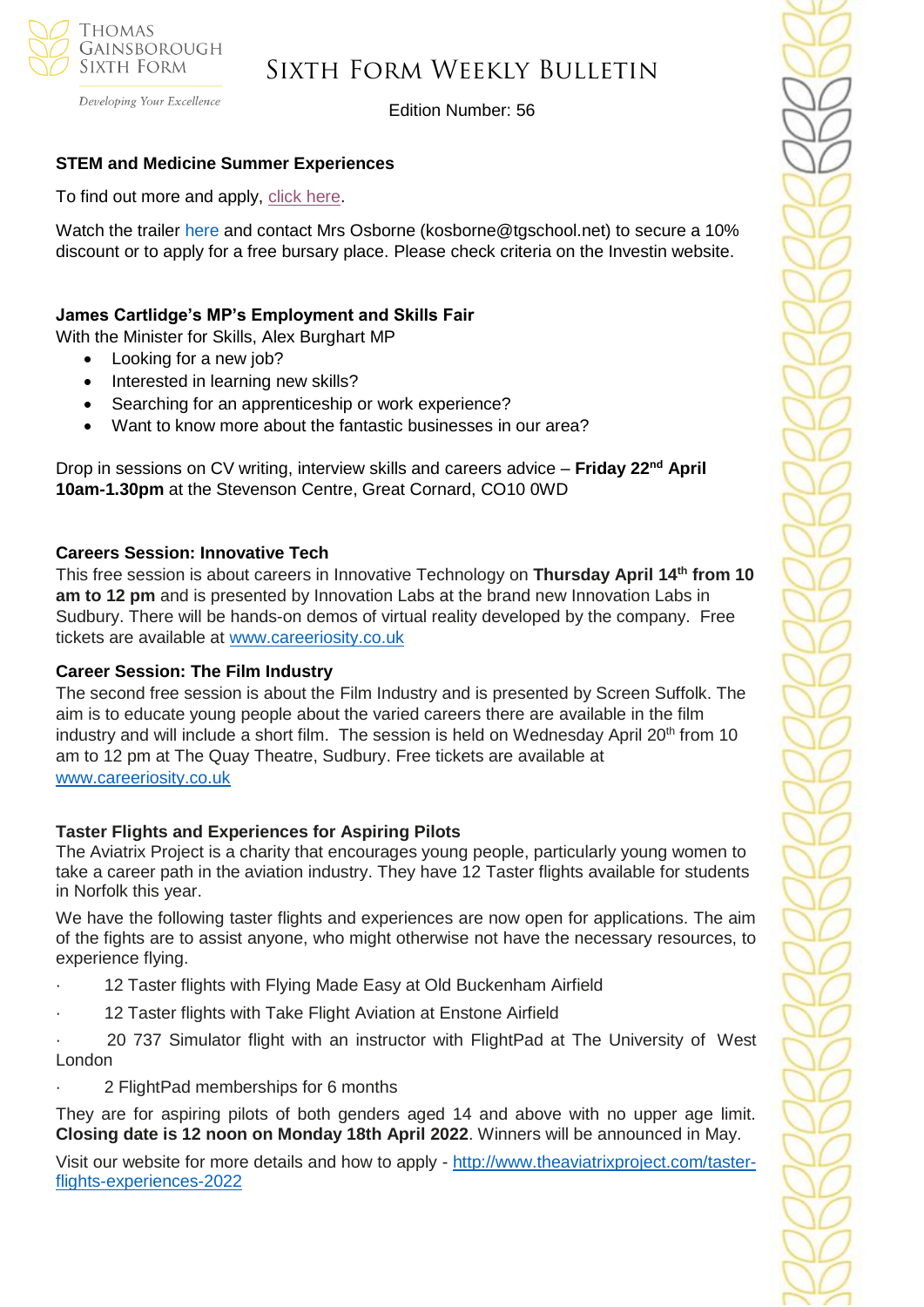

Developing Your Excellence

Edition Number: 56

#### **Speakers for Schools Work Experience**

You can search for more work experiences from Speakers for Schools' wide range of employers across the UK here: [https://www.speakersforschools.org/experience-2/work](https://www.speakersforschools.org/experience-2/work-experience/)[experience/](https://www.speakersforschools.org/experience-2/work-experience/) . Sign up free of charge. **Requests will go to Ms Perkins for approval.**

#### **Porch Project – Food Industry Careers Help**

Further Horizons is an employment-based programme. It will prepare young people for the working world by exposing them to the many aspects of businesses connected to or associated with the food industry.

It will include CV writing sessions, money management and interview skill sessions with Yorkshire Building Society. We will also have visits to and visits from businesses in the food industries for the young people to attend. We are hoping to connect with businesses that are looking for workers, so there will be some great opportunities for them to land a job if they impress! We will also hold mock interviews and training courses, such as barista and food hygiene. And much more!

We are based in Hadleigh so a majority of the sessions will be held in our youth centre here, therefore transport will need to be considered separately. Like everything we run, this programme is completely free of charge! If you are interested please contact Laura Bantock on [lauren.bantock@porchproject.co.uk](mailto:lauren.bantock@porchproject.co.uk)

Application deadline is **29th April**, but places are offered on a first come, first serve basis, so be quick if you want to secure a spot!

#### **The 'My Career, My Vision' Competition**

We invite students aged 12-18 to submit an image depicting their dream career with an accompanying caption. The image can take any form - a photograph, drawing, graphic design, or anything else - as long as it has been created by the student and clearly depicts the career of their dreams. Creativity is highly encouraged! **The deadline is Friday 8th April**  and students can [enter now.](https://investin.org/blogs/news/careers-week-competition?utm_source=UK+SCHOOLS+MASTER&utm_campaign=9d91cb935c-bankersschoolmar_COPY_01&utm_medium=email&utm_term=0_bfccb03bbd-9d91cb935c-137697031&mc_cid=9d91cb935c&mc_eid=894e4199ae)

#### **Careers and Coffee**

Careers & Coffee showcases employers from a variety of sectors and industries to prepare and inspire your young people for the fast-changing world of work. Our upcoming streams can be found live **Wednesdays** at **4.30** on the LEP YouTube Channel [here](https://emea01.safelinks.protection.outlook.com/?url=https%3A%2F%2Fwww.youtube.com%2Fchannel%2FUCMQWGt6SdsGQF-KJCq7JTwQ&data=04%7C01%7C%7C4c6c44ecc3fb4f20ff7908d9db3b3618%7C84df9e7fe9f640afb435aaaaaaaaaaaa%7C1%7C0%7C637781869767327633%7CUnknown%7CTWFpbGZsb3d8eyJWIjoiMC4wLjAwMDAiLCJQIjoiV2luMzIiLCJBTiI6Ik1haWwiLCJXVCI6Mn0%3D%7C3000&sdata=jcnjPssNA6CGryLNqRJMQzfb7UnLUOJ3WUdL%2FnQhejw%3D&reserved=0) or on Twitch [here.](https://emea01.safelinks.protection.outlook.com/?url=https%3A%2F%2Fwww.twitch.tv%2FNewAngliaEAN&data=04%7C01%7C%7C4c6c44ecc3fb4f20ff7908d9db3b3618%7C84df9e7fe9f640afb435aaaaaaaaaaaa%7C1%7C0%7C637781869767327633%7CUnknown%7CTWFpbGZsb3d8eyJWIjoiMC4wLjAwMDAiLCJQIjoiV2luMzIiLCJBTiI6Ik1haWwiLCJXVCI6Mn0%3D%7C3000&sdata=%2BC%2F2NVk7rCN9nN0gPB86AdBavn%2BdywBz%2FR1nbIo0XG8%3D&reserved=0)

Here is the link for Wednesday's C&C - [https://www.youtube.com/watch?v=UJcUHXG5vtg](https://emea01.safelinks.protection.outlook.com/?url=https%3A%2F%2Fwww.youtube.com%2Fwatch%3Fv%3DUJcUHXG5vtg&data=04%7C01%7C%7C4c6c44ecc3fb4f20ff7908d9db3b3618%7C84df9e7fe9f640afb435aaaaaaaaaaaa%7C1%7C0%7C637781869767327633%7CUnknown%7CTWFpbGZsb3d8eyJWIjoiMC4wLjAwMDAiLCJQIjoiV2luMzIiLCJBTiI6Ik1haWwiLCJXVCI6Mn0%3D%7C3000&sdata=QmwZMfWApfz3NYzqKGZdNMm6DnYKNSnpPCkWXQ5qlMw%3D&reserved=0)

• **6<sup>th</sup> April** – 'No Mess'. A different perspective on careers in Construction

#### **InvestIN Spring Term Career Opportunities**

Available in 20+ industries: In-person at UCL or live online

You can now register for our spring term career opportunities, which are available in 20+ cutting-edge industries. You will learn directly from some of the UK's best professionals doctors, forensic scientists, architects, MPs, filmmakers, engineers and more - through a series of live, interactive simulations which provide tailor-made, professional experience.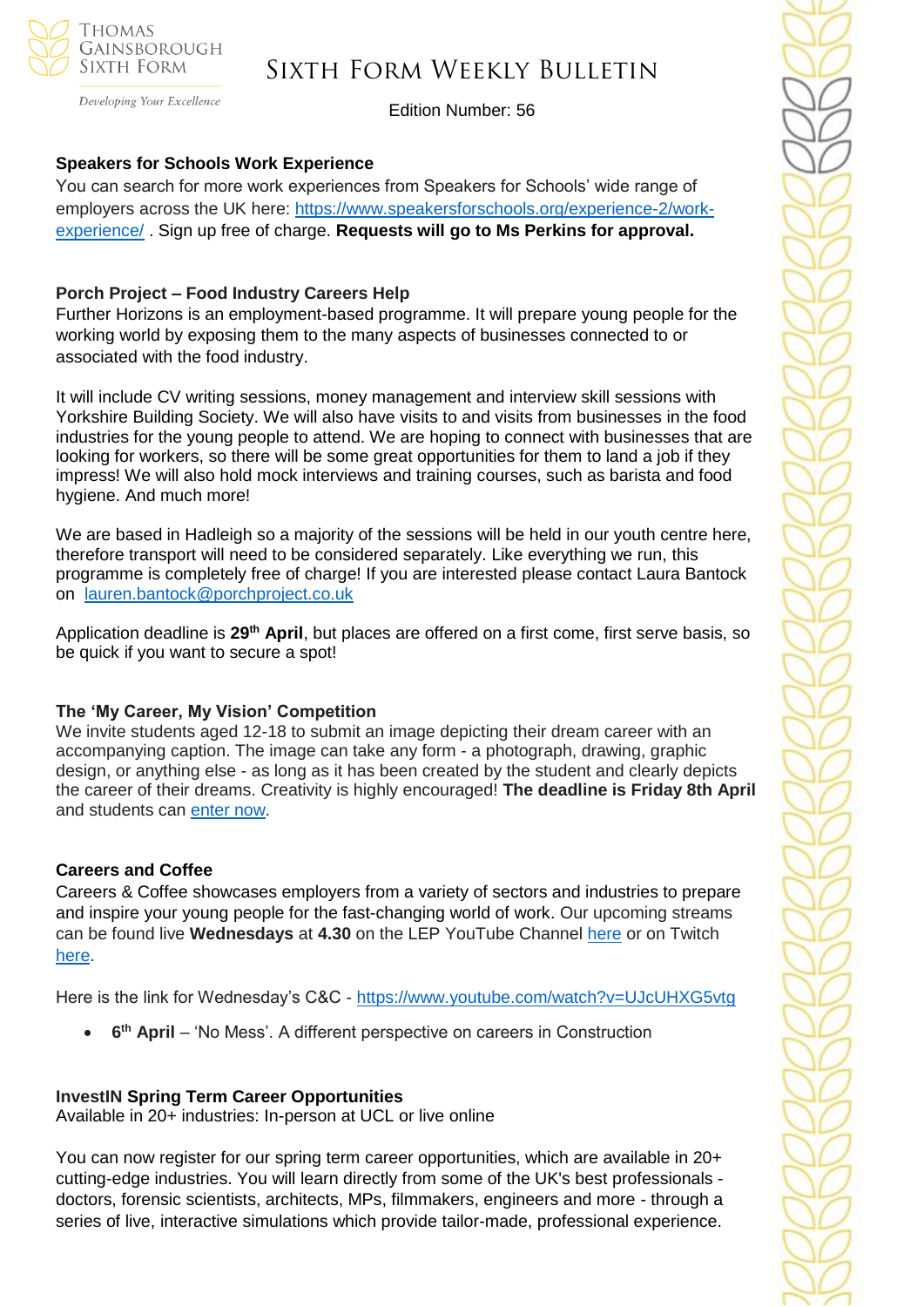

Developing Your Excellence

#### Edition Number: 56

You can choose to attend either at UCL or live online from the comfort of your own home. VIEW ALL: AGES 15-18 [Click here](https://investin.org/pages/spring-term-career-programmes-15-18?utm_source=UK+SCHOOLS+MASTER&utm_campaign=3b31a67736-bankersschoolmar_COPY_01&utm_medium=email&utm_term=0_bfccb03bbd-3b31a67736-137697031&mc_cid=3b31a67736&mc_eid=894e4199ae)

#### **NHS Speech and Language Therapy Career Workshop**

This workshop is an opportunity to:

- Learn more about Speech and Language Therapy as a career
- Meet members of a Speech and Language Therapy team
- Find out how to become a Speech and Language Therapist
- **Date: Tuesday 19th April 2022, from 10am-12.30pm**

Venue: Virtual via MS Teams. The link will be emailed to you ahead of the session. **Contact 01473 321225 to book a place.**

#### **Fundraising Executive @ Hourglass**

We're looking to recruit a Fundraising Executive to work in our Sudbury office. This role is a development-level position for individuals who are looking to enter a career in fundraising and are looking to make a difference on both a national and local level. It's an exciting opportunity to be at the heart of change. For more information see <https://wearehourglass.org/recruitment>

If you're interested in applying for this role, please send your CV and cover letter to [chiefexecutive@wearehourglass.org](mailto:chiefexecutive@wearehourglass.org)

#### **Amazing Apprenticeships**

Explore 220+ Higher and Degree apprenticeship vacancies in the Higher & Degree listing 2021/22. **[DOWNLOAD NOW](https://amazingapprenticeships.com/resource/higher-and-degree-listing/)**

**Colchester Institute** - Apprenticeship Vacancies

**West Suffolk College -** [Apprenticeship vacancies](https://www.wsc.ac.uk/find-a-course/apprenticeships)

**Apprenticeships New Anglia -** [Apprenticeship vacancies](https://www.apprenticeshipsnewanglia.co.uk/)

**Government Official Search** - [Apprenticeship Vacancies](https://www.gov.uk/apply-apprenticeship)

#### **Yojo is back!**

Yojo is an apprenticeships app, created to link young people in Suffolk with vacancies, advice and organisational partners. The app includes:

- Live vacancies
- CV builder
- Interview practice quiz
- Personalised recommendations of career paths based on interests

**Find out more at:** [Yojo App | Made by young people, for young people](https://emea01.safelinks.protection.outlook.com/?url=https%3A%2F%2Fyojoapp.co.uk%2F&data=04%7C01%7C%7C4c6c44ecc3fb4f20ff7908d9db3b3618%7C84df9e7fe9f640afb435aaaaaaaaaaaa%7C1%7C0%7C637781869767483855%7CUnknown%7CTWFpbGZsb3d8eyJWIjoiMC4wLjAwMDAiLCJQIjoiV2luMzIiLCJBTiI6Ik1haWwiLCJXVCI6Mn0%3D%7C3000&sdata=9WtYUB305aPkl6q46VQFnWxhGcaNixIyQ7zb9qHytQc%3D&reserved=0)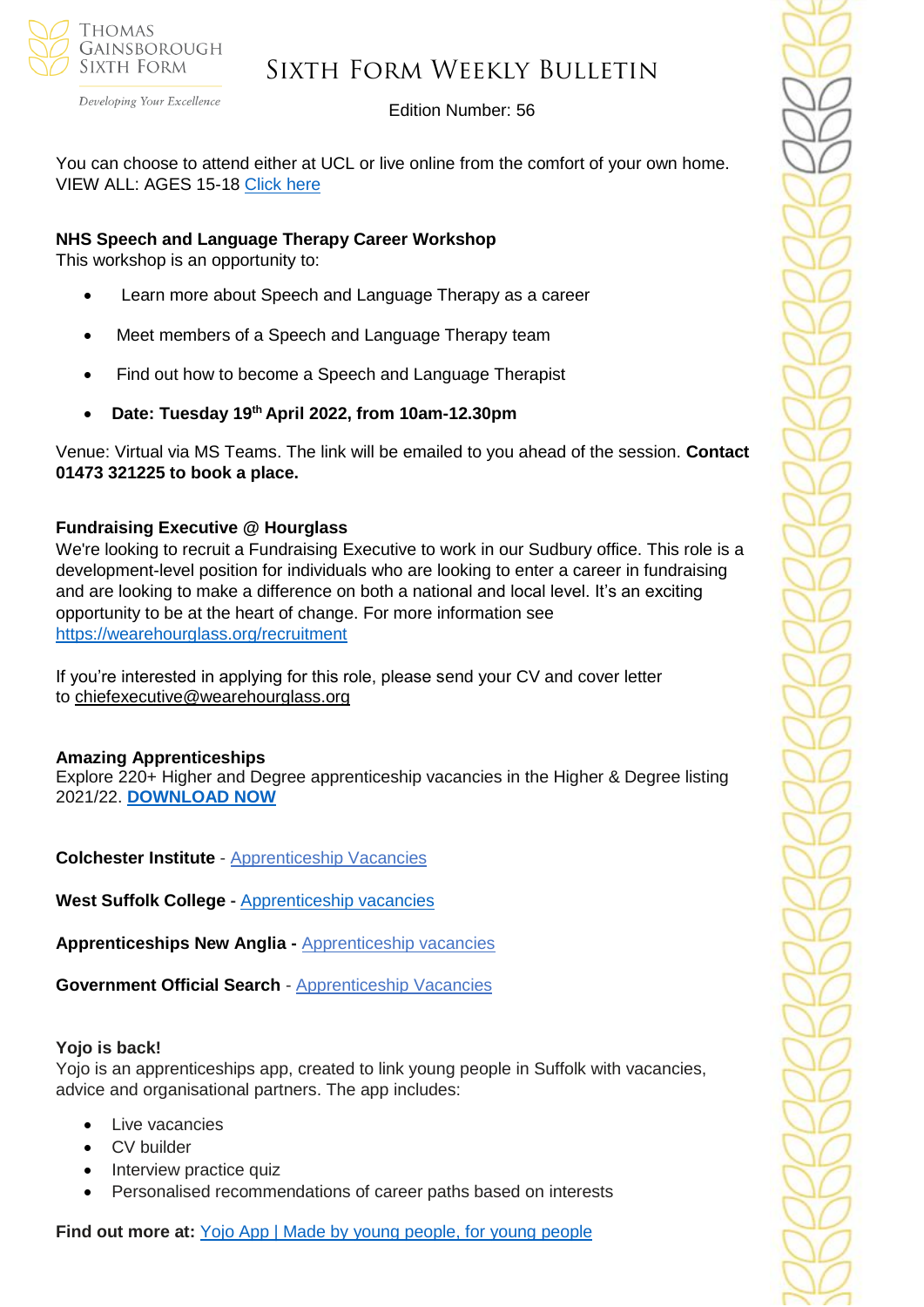

Developing Your Excellence

Edition Number: 56

# University News

#### **Uni Taster Days**

Don't forget that you can find out about all the upcoming university events across the country [here.](https://www.unitasterdays.com/search.aspx) In addition to that you can watch a huge number of on demand [subject videos.](https://www.unitasterdays.com/ondemand) These videos introduce studying a range of different subjects at university. Covering reasons to consider the subject, what to expect when studying it, a guide to future career opportunities and even application tips.

#### **Interested in Applying to University in Australia?**

As borders are reopened and another application cycle starts to blossom, many of you are likely considering whether you'd like to apply to Australian universities. And the likelihood is many will answer with a resounding 'yes'!

As for the rest of you, you might want to know about all the wonders that this great educational destination offers...

You're in luck, because we've rounded up some of the biggest benefits of studying in Australia and dedicated a [whole blog post](https://bridge-u.com/blog/6-reasons-why-your-students-want-to-study-in-australia/) to the topic! We consider a range of areas that make Australia such an appealing option for higher education, like:

- Educational offerings
- Lifestyle and culture
- Natural landscape
- Professional opportunities

#### **Medical Summer Camp for Y11-13**

Do you aspire to become a doctor? If so, this summer you have [the](https://edu9.sprintsend.co.uk/b2/link.php?M=1213464&N=104&L=347&F=H) opportunity to take on the role of a Doctor in a week where your patient communication, decision making, teamwork and problem solving skills will be tested. You will:

#### **Gain Practical Medical Experience:**

- Assess, diagnose and treat patients in A&E simulation settings
- Real practical emergency treatment scenarios
- Master hands-on medical skills Cannulation, venepuncture, CPR & others
- Patient Simulation teaching in a London university campus

#### **Spend 1 week with NHS Doctors and Medical Students**

- NHS Doctor teaching with personalised and group feedback
- Medical Students available all week for student advice and questions
- Role of a Doctor insight and time for student questions

#### **Get Full Application Preparation Guidance**

- UCAT and BMAT guidance from top-scoring medical students
- 1-to-1 Mock MMI Interview with personalised feedback
- Medical Ethics teaching, personal statements & university selection advice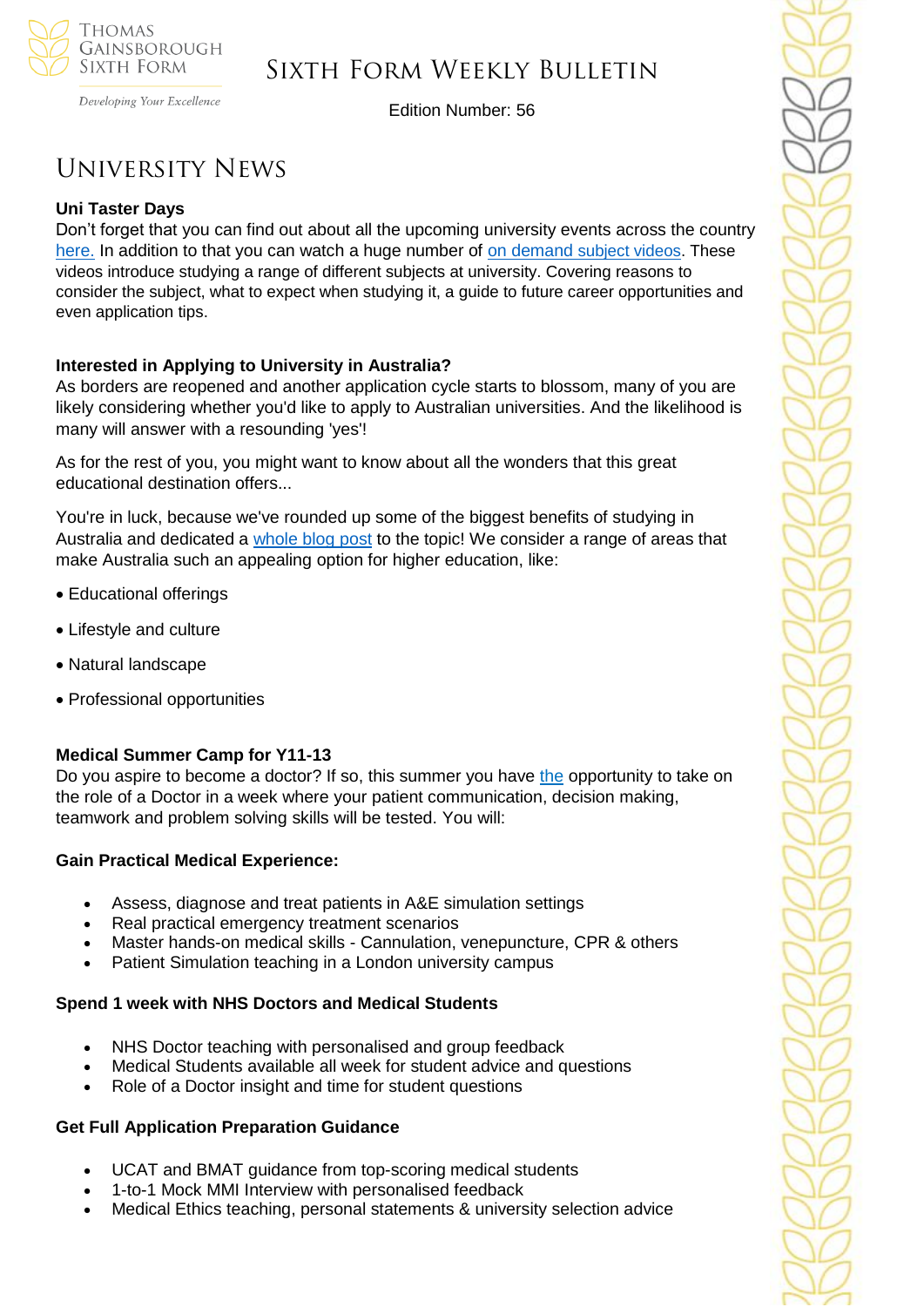

Developing Your Excellence

### Edition Number: 56

Find out more information and book a space here: [educationprojects.co.uk/courses/uk](https://edu9.sprintsend.co.uk/b2/link.php?M=1213464&N=104&L=346&F=H)[medical-work-experience-course](https://edu9.sprintsend.co.uk/b2/link.php?M=1213464&N=104&L=346&F=H) (Help with applications available from the Sixth Form)

#### **Get into Medicine with Medic Mentor – Work Experience**

This conference is suitable for students in Year 12 year who are interested in becoming doctors. This is a student and parent conference - we look forward to helping parents support your students on their medical journey and university applications. Dr Siva and Dr Kennedy, who have over 10 years' experience in the medical application process, will be covering the following crucial topics:

#### **CV Building Getting Work Experience Medical Personal Statements Medical School Interviews UCAT & BMAT Entrance Exams**

Students will also receive a certificate of attendance - a great addition to their UCAS application. The cost to attend is £10/student per session. If you have any questions about the programme, please complete the following contact form: <https://airtable.com/shrM6UPT8Z2uxx7OL> or give our team a call on 01530 417299 and we will happily get back to you with a swift response. **Closing date is Sunday 3rd April**

Students just need to click the link below to secure their spot: <https://medicmentor.co.uk/get-into-conferences/>

#### **APPLY NOW TO INTERNATIONAL LAW FIRM – SIDLEY'S BURSARY PROGRAMME**

If you are in Year 13 and hold an offer to study law at a UK university, you could be eligible to apply for Sidley's Undergraduate Bursary programme. As part of our ongoing commitment to increasing diversity at Sidley and in the wider legal profession, our bursary programme will provide financial support to talented law students from less advantaged backgrounds for the duration of their undergraduate study. We hope that our financial support will minimise financial concerns and enable recipients to focus more on their studies and making the most of opportunities available to them during their time at university. The scheme will also guarantee work experience and mentoring opportunities for the 5 successful candidates. Why you should apply...

- Build connections within a premier international law firm.
- Gain work experience sitting alongside our partners, associates and trainees.
- Receive £3,500 per year for the duration of your legal studies. To check the eligibility criteria and submit your application, please click this [link.](https://www.sidleycareers.com/en/europe/london-opportunities?tab=london-undergraduate-bursary-programme&goal=0_65c6d67e71-ee29717514-212136547&mc_cid=ee29717514&mc_eid=530f418f3c)

#### **Not sure what to study at university?**

If you are not sure what subject you'd like to study at university and would like to experience a variety of subjects and universities this summer, our virtual Insight into University course would guarantee this experience - for more information and to apply for the virtual Insight into University course, please visit our website [https://www.etrust.org.uk/insight-into](https://www.etrust.org.uk/insight-into-university)[university](https://www.etrust.org.uk/insight-into-university) and click [here](https://dd233f6a-c442-4437-a8e1-9e42987b6020.filesusr.com/ugd/4517c8_fcb7add322ae4a1eab2156347e1f2442.pdf) for the virtual Insight into University flyer.

### **CGI & Animation for Film & TV Level 4 Diploma @ West Suffolk College**

*Recruiting now for September 2022*

The UAL L4 CGI & Animation for TV and Film programme is ideal for any student wishing to pursue their passion within the highly creative world of VFX, 3D and 2D animated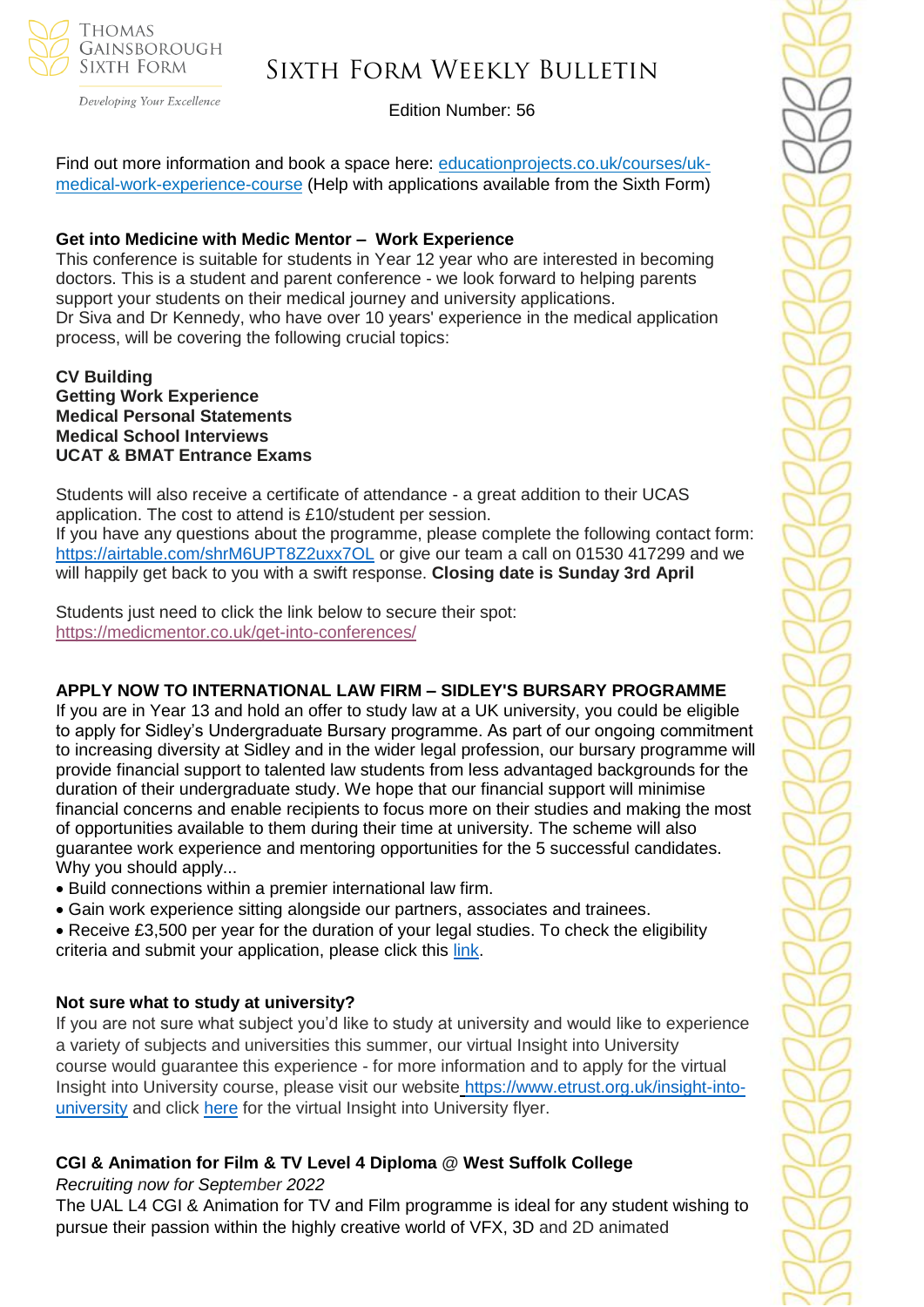

# Sixth Form Weekly Bulletin

Edition Number: 56

characters. Potential students would be those who have already dabbled in the design and planning of stories and characters and want to take these skills further. Students work on a yearlong real-world film producing VFX, 3D Modelling, Motion Capture, Animation and Matte Painting for VFX shots - the best part is you get a film credit and it counts as the first year of a degree with most Universities. [Click](https://www.wsc.ac.uk/courses/level-4-professional-diplomas/754-level-4/9768-cgi-and-animation-for-tv-and-film-diploma-level-4-22vf394099) here for more information.

Applications to the London Interdisciplinary School [\(LIS\)](https://emea01.safelinks.protection.outlook.com/?url=https%3A%2F%2Fschools.tecl.co.uk%2Feducationcompany5lz%2Flz.aspx%3Fp1%3DMuzDU3NjA0MjA1Uzk0NzE6NkYwQjdEMTg3QzdEMTdCODZFRjcxMENBNDUyNEYwN0M%253d-%26CC%3D%26w%3D5511&data=04%7C01%7C%7C39fcd5037de64b1f134108d9db3b46e6%7C84df9e7fe9f640afb435aaaaaaaaaaaa%7C1%7C0%7C637781869903019097%7CUnknown%7CTWFpbGZsb3d8eyJWIjoiMC4wLjAwMDAiLCJQIjoiV2luMzIiLCJBTiI6Ik1haWwiLCJXVCI6Mn0%3D%7C3000&sdata=pgQvu53gpi%2Fe%2F8%2BCNPs9L2gikEtVgERhZ9O0%2FbkIqeQ%3D&reserved=0) are still open!

Do you:

- Have a passion for the humanities and the sciences?
- Are still undecided about their university course?

Want a course that prepares them with skills for a changing world of work?

We are not on UCAS, which means applications are direct on the [LIS website](https://emea01.safelinks.protection.outlook.com/?url=https%3A%2F%2Fschools.tecl.co.uk%2Feducationcompany5lz%2Flz.aspx%3Fp1%3DMuzDU3NjA0MjA1Uzk0NzE6NkYwQjdEMTg3QzdEMTdCODZFRjcxMENBNDUyNEYwN0M%253d-%26CC%3D%26w%3D8515&data=04%7C01%7C%7C39fcd5037de64b1f134108d9db3b46e6%7C84df9e7fe9f640afb435aaaaaaaaaaaa%7C1%7C0%7C637781869903019097%7CUnknown%7CTWFpbGZsb3d8eyJWIjoiMC4wLjAwMDAiLCJQIjoiV2luMzIiLCJBTiI6Ik1haWwiLCJXVCI6Mn0%3D%7C3000&sdata=8Hlbt%2BgSl0U8BdHh3CK1iY0dZPD2WXrFZ8gatSx1i2Q%3D&reserved=0) and can be another option on top of their UCAS choices. Applicants do not need to submit a personal statement. Instead, we invite all applicants to a Selection Day, regardless of their grade profile. We want to get to know who your students are and their potential to achieve at Higher Education by meeting them!

### **Our final application deadline in 2022 – Friday 8th April**

### **Taster Lectures April / May**

- **April 27 @ 11:10 - 12:10** insight4me Economics: Globalisation with 2 Unis TBC (KS5) Find out [more](https://channeltalent.us10.list-manage.com/track/click?u=145837fa6843e0c349598322a&id=e6ca5db621&e=155232616c) »
- **April 28 @ 14:00 - 15:00** insight4me Law: Negligence with 2 Unis TBC (KS5) [Find](https://channeltalent.us10.list-manage.com/track/click?u=145837fa6843e0c349598322a&id=dbe7344ff8&e=155232616c) out [more](https://channeltalent.us10.list-manage.com/track/click?u=145837fa6843e0c349598322a&id=dbe7344ff8&e=155232616c) »
- **May 3 @ 13:00 - 14:00** insight4me Religious Studies: Religion, Gender & Sexuality with 2 Unis TBC (KS5) Find out [more](https://channeltalent.us10.list-manage.com/track/click?u=145837fa6843e0c349598322a&id=e36cdfc670&e=155232616c) »
- **May 3 @ 15:35 - 16:20** Physics: Radiation Tutorial 1 Uni TBC (KS5) [Find](https://channeltalent.us10.list-manage.com/track/click?u=145837fa6843e0c349598322a&id=0ef7667675&e=155232616c) out [more](https://channeltalent.us10.list-manage.com/track/click?u=145837fa6843e0c349598322a&id=0ef7667675&e=155232616c) »
- **May 4 @ 15:35 - 16:20** Biomedicine: Day In The Life Of A Medical Research Scientist with UEA (KS5) Find out [more](https://channeltalent.us10.list-manage.com/track/click?u=145837fa6843e0c349598322a&id=98cf5ea4fa&e=155232616c) »
- **May 5 @ 16:15 - 17:15** Global North vs Global South Interdisciplinary University Perspectives & Debate – 2 Unis TBC (KS4 & KS5) Find out [more](https://channeltalent.us10.list-manage.com/track/click?u=145837fa6843e0c349598322a&id=49a55764f0&e=155232616c) »
- **May 5 @ 16:15 - 17:15** Global North vs Global South Interdisciplinary University Perspectives & Debate – 2 Unis TBC (KS4 & KS5) Find out [more](https://channeltalent.us10.list-manage.com/track/click?u=145837fa6843e0c349598322a&id=ba559e48c8&e=155232616c) »
- **May 10 @ 11:10 - 12:10** insight4me German: Importance & Influence of Dialect on Political/Social/Cultural Life with 2 Unis TBC (KS5) Find out [more](https://channeltalent.us10.list-manage.com/track/click?u=145837fa6843e0c349598322a&id=61a0b7a9ff&e=155232616c) »
- **May 11 @ 15:35 - 16:35** Society for Natural Sciences: Carbon Nanomaterials & How The Natural Sciences Could Save Us (KS5) Find out [more](https://channeltalent.us10.list-manage.com/track/click?u=145837fa6843e0c349598322a&id=174c27095e&e=155232616c) »
- **May 11 @ 15:35 - 16:35** Society for Natural Sciences: Carbon Nanomaterials & How The Natural Sciences Could Save Us (KS5) Find out [more](https://channeltalent.us10.list-manage.com/track/click?u=145837fa6843e0c349598322a&id=4a71a47bd5&e=155232616c) »
- **May 12 @ 16:15 - 17:15** English Literature/Drama: University Book Club A Streetcar Named Desire with 1 Uni TBC (KS5) Find out [more](https://channeltalent.us10.list-manage.com/track/click?u=145837fa6843e0c349598322a&id=070d73006b&e=155232616c) »
- **May 17 @ 16:15 - 17:15** UK The State of The Union Interdisciplinary University Perspectives & Debate – 2 Unis TBC (KS4 & KS5) Find out [more](https://channeltalent.us10.list-manage.com/track/click?u=145837fa6843e0c349598322a&id=90392dc928&e=155232616c) »
- **May 19 @ 12:45 - 13:45** insight4me Geography: The Fishing Industry with 2 Unis TBC (KS5) Find out [more](https://channeltalent.us10.list-manage.com/track/click?u=145837fa6843e0c349598322a&id=4666325908&e=155232616c) »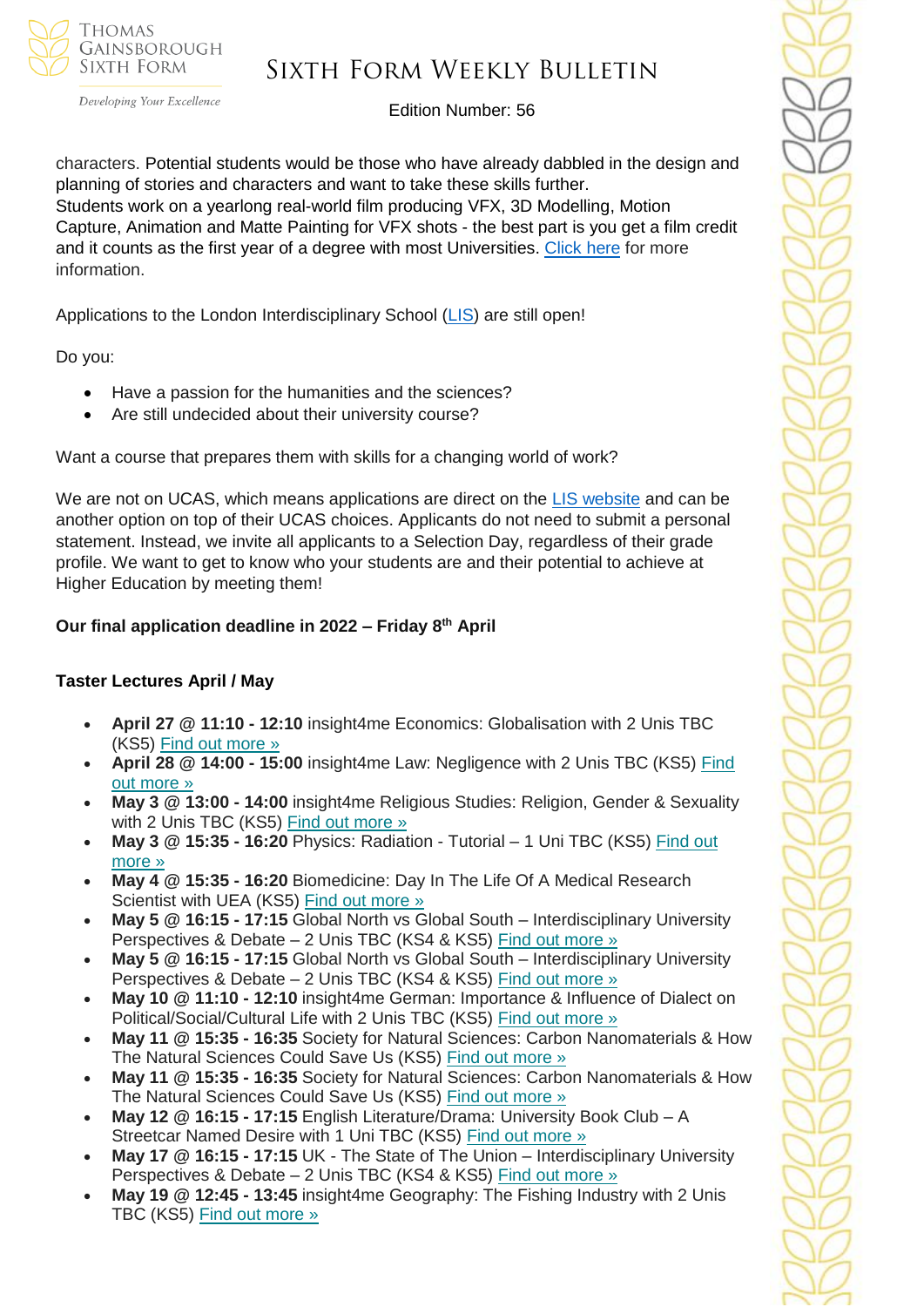

Developing Your Excellence

#### Edition Number: 56

- **May 19 @ 16:15 - 17:15** English Literature: University Book Club Frankenstein; or, The Modern Prometheus with 1 Uni TBC (KS5) Find out [more](https://channeltalent.us10.list-manage.com/track/click?u=145837fa6843e0c349598322a&id=62400f7076&e=155232616c) »
- **May 23 @ 10:10 - 11:00** Extended Project Qualification: Skills & Insight Getting Started & Making the Most of The Summer with 1 Uni TBC (KS5) Find out [more](https://channeltalent.us10.list-manage.com/track/click?u=145837fa6843e0c349598322a&id=02acee6a35&e=155232616c) »
- **May 24 @ 15:35 - 16:35** insight4me Mathematics: The Mathematician & National Security with 2 Unis TBC (KS5) Find out [more](https://channeltalent.us10.list-manage.com/track/click?u=145837fa6843e0c349598322a&id=016a35f4ce&e=155232616c) »
- **May 25 @ 14:00 - 15:00** insight4me Media Studies: Media Audiences Involvement & Production by Audience with 2 Unis TBC (KS5) Find out [more](https://channeltalent.us10.list-manage.com/track/click?u=145837fa6843e0c349598322a&id=d921727e6b&e=155232616c) »

#### **What is Virtual Insight into [University](https://www.etrust.org.uk/insight-into-university) Experience (for Y12)?**

This course is like no other! With the mix of live sessions, recorded lectures and hands-on practical STEM activities and projects set by leading UK universities and global STEM companies, you will have a unique opportunity to access all this amazing content in one place, pick-and-choose subjects that interest you and do as many as you wish at your own pace over the summer:

- □ Life Sciences from University of Warwick
- □ Materials Science from University of Cambridge
- **Maths from Lancaster University**
- □ Food Science from University of Nottingham
- □ Chemistry and Drug Design from Kingston University
- □ Chemical Engineering from UCL
- □ Forensic Science from Abertay University
- □ Engineering from University of Sheffield
- □ Computer Science from University of Liverpool
- □ And lots more!

Apply today: <https://www.etrust.org.uk/insight-into-university>

#### **Experience University of Southampton Residentials 26th - 28th July and 2nd - 4th August 2022**

The University of Southampton are excited to once again offer on campus residential opportunities for eligible Year 12 students. These Experience UoS Residentials are 3-day, 2 night on-campus programmes, giving your students the opportunity to experience studying a subject at university.

Subjects include: Chemistry, Physics, Mechanical Engineering, Geography, Marine Biology, Oceanography, English, Business, Music and Biological Sciences.

Students will learn in an academic environment and work with pupils from other schools and colleges through a timetable of lectures, practical activities and a variety of fun social activities in the evenings. They'll get to meet our enthusiastic team of Student Ambassadors studying the courses they are aspiring to, as well as academics, researchers and alumni. These residentials are free and open to Year 12 students who meet our academic and Widening Participation eligibility criteria (you can access the eligibility criteria through the button below).

Students will be provided with free accommodation and meals for the duration of the residential. The University of Southampton is also able to cover up to £80 of the cost of travel to and from the residential. For more information, including eligibility criteria and to apply, please click the button below. [Register here.](https://www.southampton.ac.uk/schools-colleges/experience-summer-event.page+)

#### **Speakers for Schools Broadcasts April / May**

### **John-Paul Flintoff, Author and Journalist with The Sunday Times - Wednesday 20th April 10-10:45am**

We are excited to host a broadcast with John-Paul Flintoff, Author and Journalist with The Sunday Times. Join us to learn about John-Paul's insights into Journalism and also some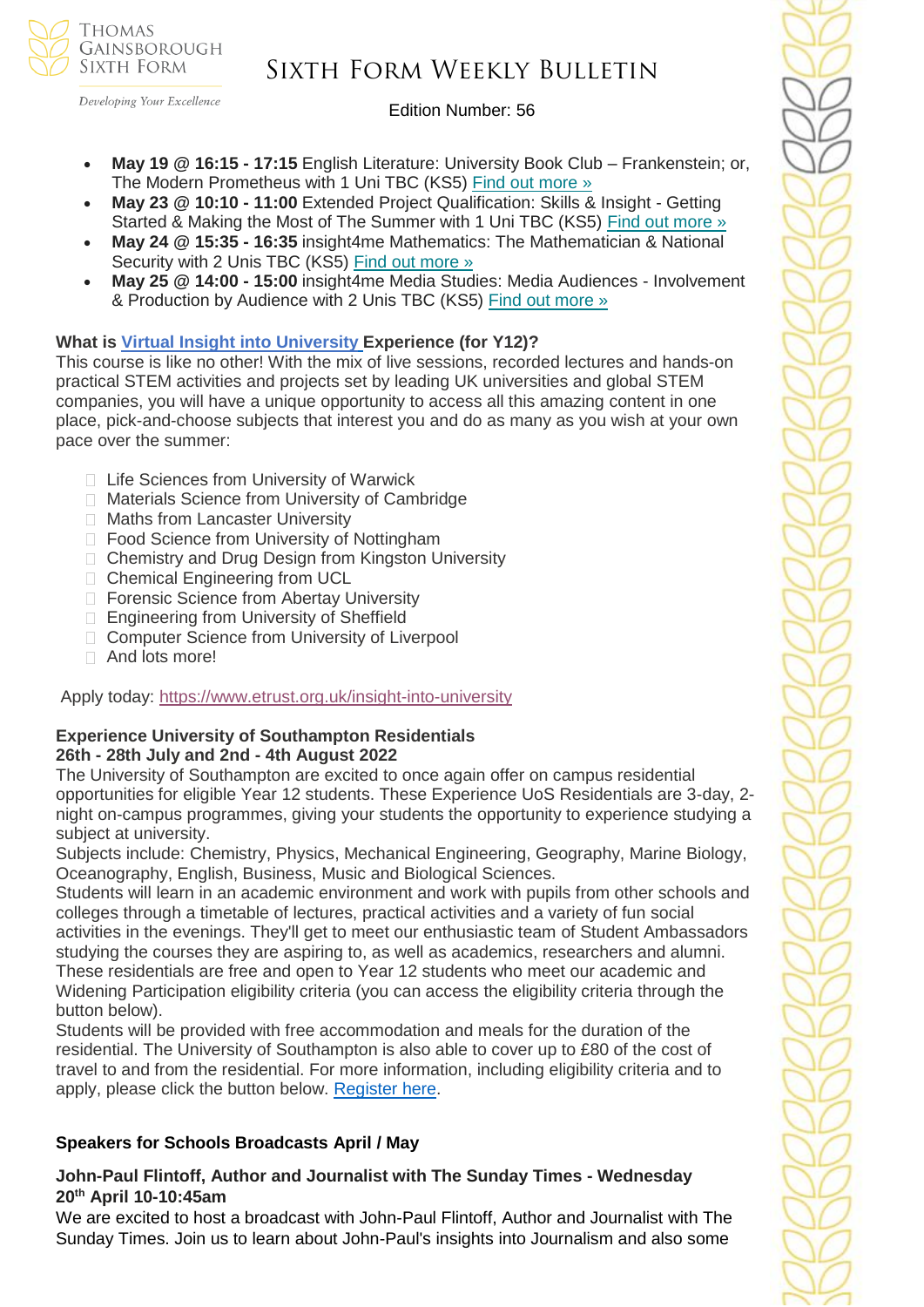

Developing Your Excellence

#### Edition Number: 56

important life lessons such as how to deal with setbacks. John-Paul is looking forward to answering your questions! Click [here](https://forms.office.com/r/iY9CefkggF) to register

#### **Hugo Tagholm, Chief Executive, Surfers Against Sewage - Monday 25th April 10- 10:45am**

Are you interested in learning about the work being done to end sewage pollution? Join us for a broadcast with Hugo Tagholm, Chief Executive, Surfers against Sewage to find out about how they are working to create a thriving ocean and how your school can get involved! Click [here](https://forms.office.com/r/5imUKR5U4C) to register

#### **Anne Richards, Chief Executive Officer, Fidelity International - Tuesday 26th April 10- 10:45am**

What is Green Finance? How can companies adopt sustainable business practices? Join our broadcast with Dame Anne Richards, Chief Executive Officer at Fidelity International to find out. Anne is looking forward to answering your questions during the student Q&A session Click [here](https://forms.office.com/r/MQcK2ezfUa) to register

#### **Sebastian Munden, Executive Vice President & General Manager, Unilever UK & Ireland - Tuesday 26th April 2-2:45pm**

Are you passionate about taking action to improve the health of the planet? So is Sebastian Munden, Executive Vice President & General Manager, Unilever UK & Ireland. During this broadcast you will learn about and careers in sustainability and how Unilever is working with brands to invent innovative ways to reduce plastic pollution. Click [here](https://forms.office.com/r/vRuGnAA6W6) to register.

#### **Christine Hodgson, Chairperson, Severn Trent & Former Chairman, Capgemini - Wednesday 27th April 10-10:45am**

Are you passionate about not only protecting our environment and water but enhancing it too? Then this is the broadcast for you. Join us for a broadcast with Christine Hodgson, Chairperson, Severn Trent & Former Chairman, Capgemini to find out how Severn Trent are 'Getting River Positive' and are playing a leading role in ensuring their rivers are as healthy as possible. Click [here](https://forms.office.com/r/WqL6xHp6NG) to register

#### **Broadcast in partnership with #Merky Books and HSBC, Bola Sol and Damola Timeyin. A panel event discussing financial literacy and building your career - Wednesday 27th April 2-2:45pm**

Bola Sol is the author of HOW TO SAVE IT. She is a Mathematics and Finance graduate who found passion in women coming together to discuss money matters. She created the platform Refined Currency in 2015 and its sister company Rich Girl Chronicles. She is the co-host of The Last Three Digits podcast, host of web series The Bola Sol show and leads weekly chats on social media about money. She's been featured on the BBC, Stylist Magazine and Refinery 29. Through one conversation at a time, she wants to help build more financial confidence in everyone.

Damola Timeyin is the co-author of HOW TO BUILD IT and a creative strategist. Formerly a strategy director and partner at advertising agency Bartle Bogle Hegarty and member of founding team at Osper, one of the UK's first mobile banks for young people. At BBH he delivered everything from social to brand strategy for household British brands such as Tesco, Weetabix and Clarks Shoes. When he is not working on brands, he moonlights as Head of Strategy for creative network, People of Culture Collective (PoCC) and mentors young people who want to break into the creative industries. Click [here](https://forms.office.com/pages/responsepage.aspx?id=HFqhLo7yMEahv9dFTLRO65fTtVvpxU5Juw5B-0Ohp8RURTRTR01XUkJVSzlJQVk5MzNMSFFSMVVWRy4u&web=1&wdLOR=c9BE881E4-F8B8-45DF-8F7B-DF8D6D2A649F) to register